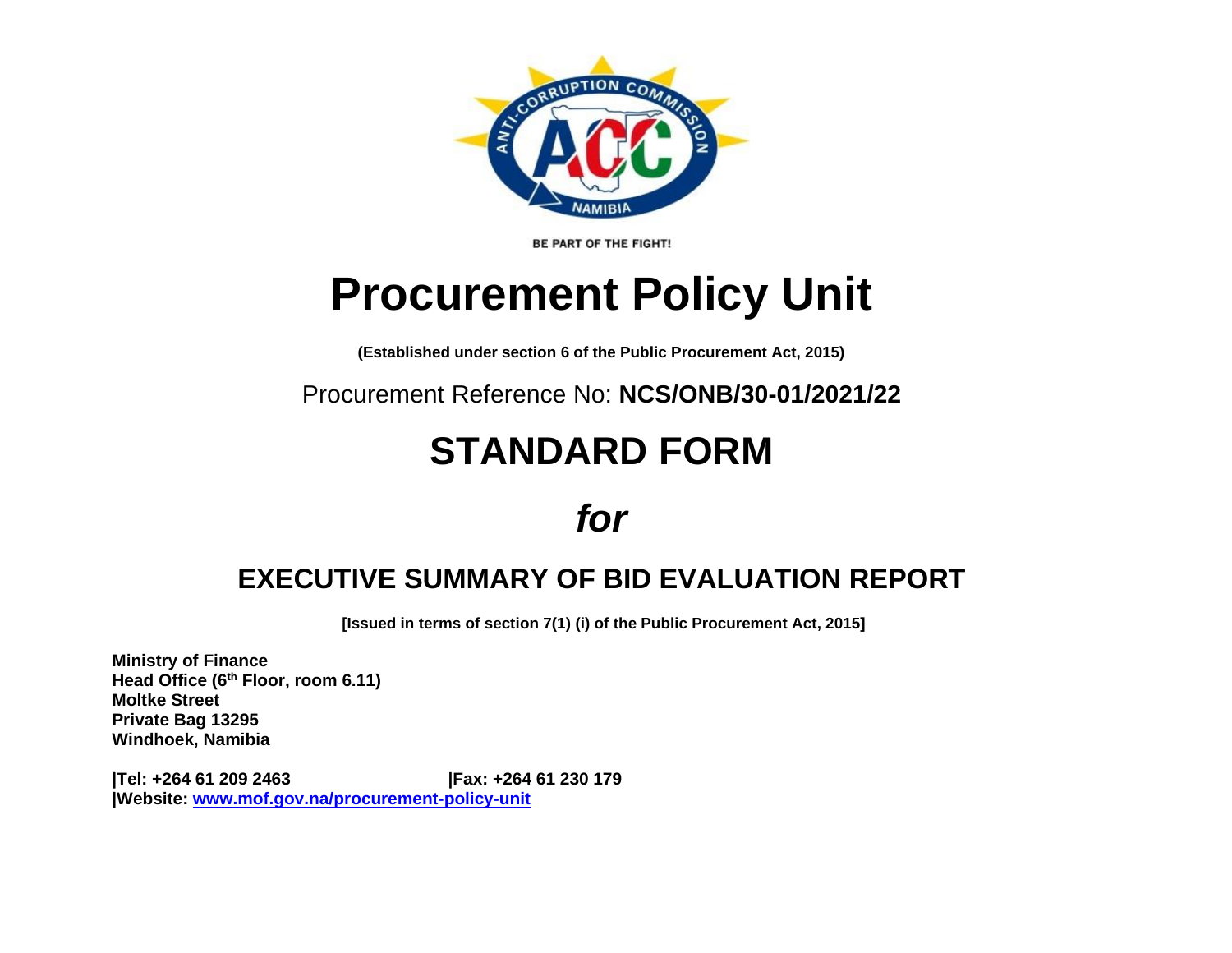#### **Executive Summary of Bid Evaluation Report**

#### **Contract for Design, layout, printing, syntax and grammatical editing services to the Anti-Corruption Commission Reference number of procurements: NCS/ONB/30-01/2021/22**

- 1. **Scope of Contract:** Design, layout, printing, syntax and grammatical editing services
- 2. **Procurement method used:** Open National Bid
- 3. **Date of Invitation of Bids:** 24 September 2021
- 4. **Closing date for submission of bids:** 25 October 2021
- 5. **Date and place of opening of bids**: 25 October 2021, Anti-Corruption Commission Head Office
- 6. **Number of bids received by closing date**:09
- 7. **Number of bids received late**: 0
- 8. **Responsiveness of bids**:

| No. | <b>Bidder's Name</b>                                                                                                   | <b>Pricing at Bid</b><br><b>Opening N\$</b> | Responsiveness as per evaluation stage                                              |                                                 |                                       | <b>Reasons why bid is</b><br>not responsive                                                     |  |
|-----|------------------------------------------------------------------------------------------------------------------------|---------------------------------------------|-------------------------------------------------------------------------------------|-------------------------------------------------|---------------------------------------|-------------------------------------------------------------------------------------------------|--|
|     |                                                                                                                        |                                             | <b>Administrative</b><br><b>And Legally</b><br><b>Mandatory</b><br><b>Documents</b> | <b>Technical</b><br><b>Experience</b>           | <b>Financial</b><br><b>Evaluation</b> |                                                                                                 |  |
| 1.  | <b>Tekmak Investments CC</b><br>House 8, August-Gotz Street,<br>Windhoek North, Windhoek                               | 118,917.50                                  | Yes                                                                                 | <b>Not</b><br>Responsive<br>and<br>disqualified | <b>Not</b><br>Considered              | Bidder failed to<br>$\bullet$<br>attach reference<br>letters and<br>quotation.                  |  |
| 2.  | <b>Performance Development</b><br><b>Centre</b><br>Unit 9, Pro Business Park,<br>Dante Street, Prosperita,<br>Windhoek | 134,826.00                                  | <b>No</b>                                                                           | <b>Not</b><br>Considered                        | <b>Not</b><br>Considered              | Bidder failed to<br>$\bullet$<br>attach Affirmative<br><b>Action Compliance</b><br>certificate. |  |
| 3.  | Independent Investment (Pty)<br><b>LTD</b><br>Brackwater North, Plot 380,<br>Windhoek                                  | 163,035.96                                  | <b>No</b>                                                                           | <b>Not</b><br>Considered                        | <b>Not</b><br>Considered              | Bidder attached<br>$\bullet$<br>expired Affirmative<br><b>Action Compliance</b><br>certificate. |  |
| 4.  | <b>Solitaire Press (Pty) LTD</b>                                                                                       | 207,484.15                                  | Yes                                                                                 | Yes                                             | Yes                                   | Bidder not<br>$\bullet$<br>disqualified                                                         |  |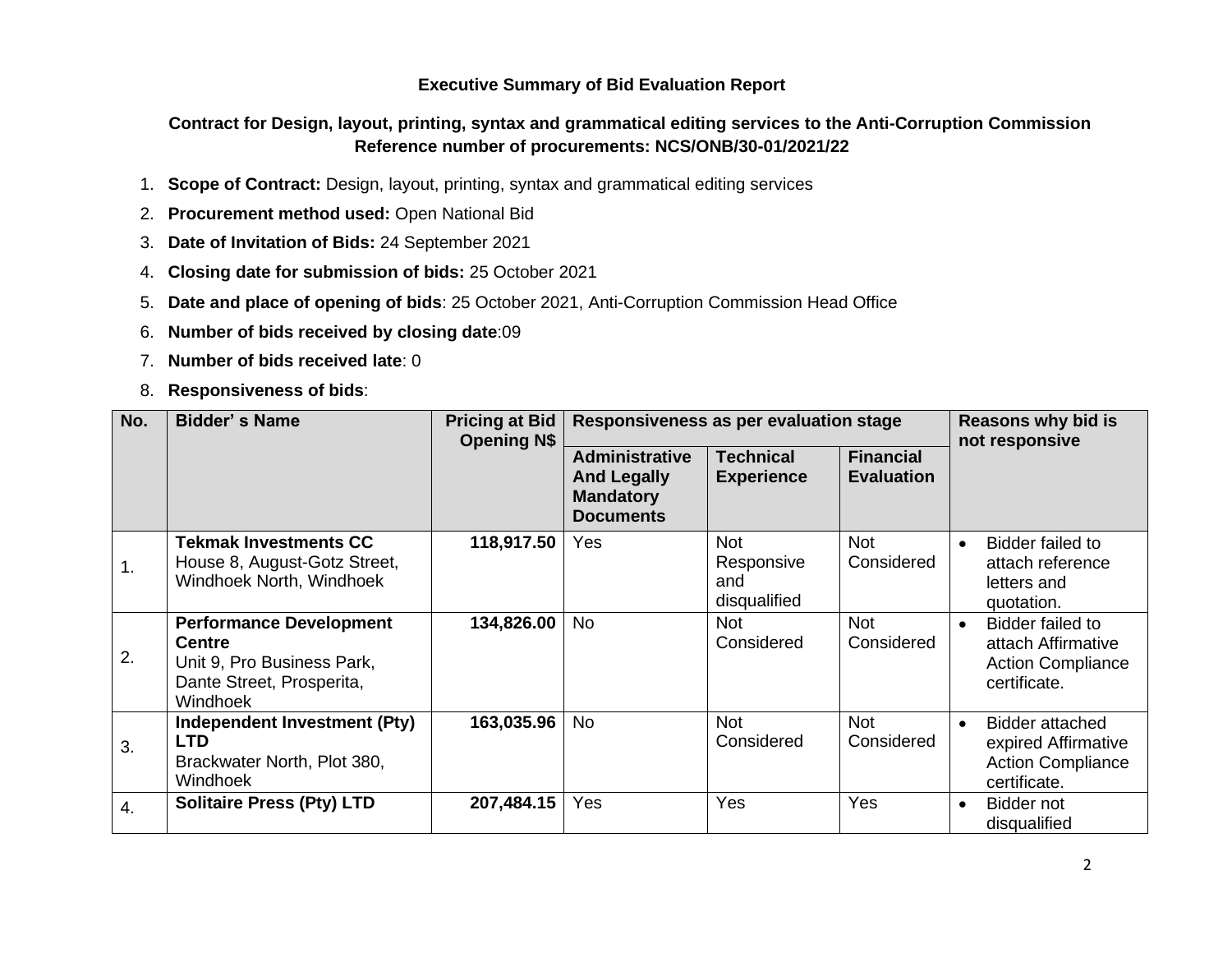|    | 16-20 Brahman Street, Northern<br>Industrial Area, Windhoek                                                                                        |            |           |                                                 |                          |                                                                                                                       |
|----|----------------------------------------------------------------------------------------------------------------------------------------------------|------------|-----------|-------------------------------------------------|--------------------------|-----------------------------------------------------------------------------------------------------------------------|
| 5. | <b>BlueSky Technology CC</b><br>Sinclair Park, Section 2, Unit 2,<br>Sinclair Street, Windhoek                                                     | 239,717.50 | No        | <b>Not</b><br>Considered                        | <b>Not</b><br>Considered | Bidder did not<br>$\bullet$<br>attach Title Deed or<br>lease agreement.                                               |
| 6. | <b>Tuli-Line Trading services CC</b><br>32, Nokeng Street, Auasblick,<br>Windhoek                                                                  | 243,176.18 | Yes       | <b>Not</b><br>Responsive<br>and<br>disqualified | <b>Not</b><br>Considered | <b>Bidder provided</b><br>$\bullet$<br>reference letters<br>that does not meet<br>bidding<br>specifications.          |
| 7. | Katly Investment CC JV OYE<br><b>Creative Studio CC</b><br>Heinitzburg Heights Complex,<br>75 Dr Theo-Ben Gurirab Street,<br>Luxury Hill, Windhoek | 266,678.10 | <b>No</b> | <b>Not</b><br>Considered                        | <b>Not</b><br>Considered | Bidder attached<br>$\bullet$<br>expired Good<br><b>Standing Tax</b><br>Certificate for<br>Katly Investment<br>CC      |
| 8. | <b>AA System Investments</b><br>Erf 1100, Hoanib Street,<br>Cimbebasia, Windhoek                                                                   | 287,168.00 | <b>No</b> | <b>Not</b><br>Considered                        | <b>Not</b><br>Considered | Bidder did not<br>$\bullet$<br>attach Title Deed or<br>lease agreement<br>and not 51%<br>Namibia owned<br>company.    |
| 9. | <b>Dream Print Centre</b><br>Shop 4B, Ellmer Building, Frans<br>Indongo Street, Windhoek                                                           | 310,500.00 | Yes       | Yes                                             | Yes                      | Bidder not<br>$\bullet$<br>disqualified.<br>Bidder failed the<br>$\bullet$<br>financial criteria as<br>non-low price. |